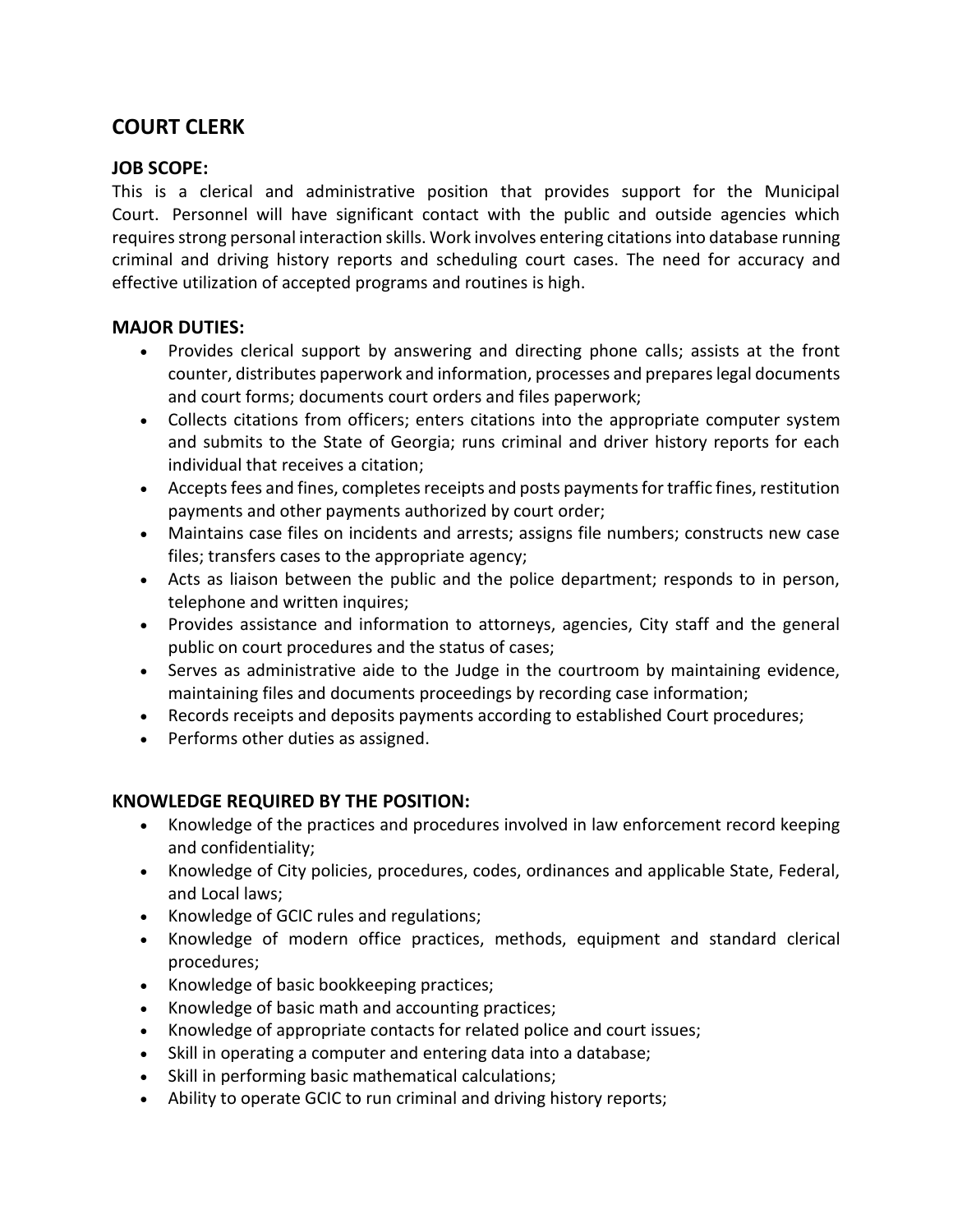- Ability to read and comprehend various technical reports and legal terminology;
- Ability to handle confidential information;
- Ability to handle stressful situations;
- Ability to communicate with confrontational people;
- Ability to maintain accurate records;
- Ability to type and enter data correctly;
- Ability to maintain accurate and complete records;
- Ability to prepare monthly reports;
- Ability to communicate clearly and concisely, both orally and in writing;
- Ability to establish and maintain positive working relationships with those contacted in the course of work.

**Supervisory Controls:** Work is performed under the supervision of the Chief Court Clerk.

**Guidelines:** Guidelines include City and Departmental policies, procedures, codes, and ordinances; Federal, State and Local laws; and GCIC Rules and Regulations.

**Complexity:** This position consists of a variety of clerical and administrative duties.

**Scope and Effect:** The purpose of this position is to ensure the effective and efficient daily operations of the Municipal Court.

**Personal Contacts**: Contacts are typically with co-workers, attorneys, judges, solicitors, vendors, other law enforcement agencies and the general public.

**Purpose of Contacts:** Contacts are typically to give and exchange information, provide services, resolve conflicts, and solve problems.

**Physical Demands:** The work is typically performed with the employee sitting at a desk. The employee uses tools or equipment requiring dexterity.

**Work Environment:** The work is typically performed in an office. Ability to work evenings. Some travel may be required to maintain training requirements.

#### **Supervisory and Management Responsibility:** None.

#### **EQUAL OPPORTUNITY EMPLOYER:**

The City of Clarkston is an Equal Opportunity Employer. We do not discriminate on the basis of age, gender, race, color, national origin, religion, disability, or any other class or status protected by law.

**IMPORTANT:** By submitting your resume online, you hereby authorize the City of Clarkston to contact, obtain, and verify the accuracy of the information contained in this application from all previous employers, references, and educational institutions. You also hereby release from liability the City of Clarkston and its representatives for seeking, gathering, and using such